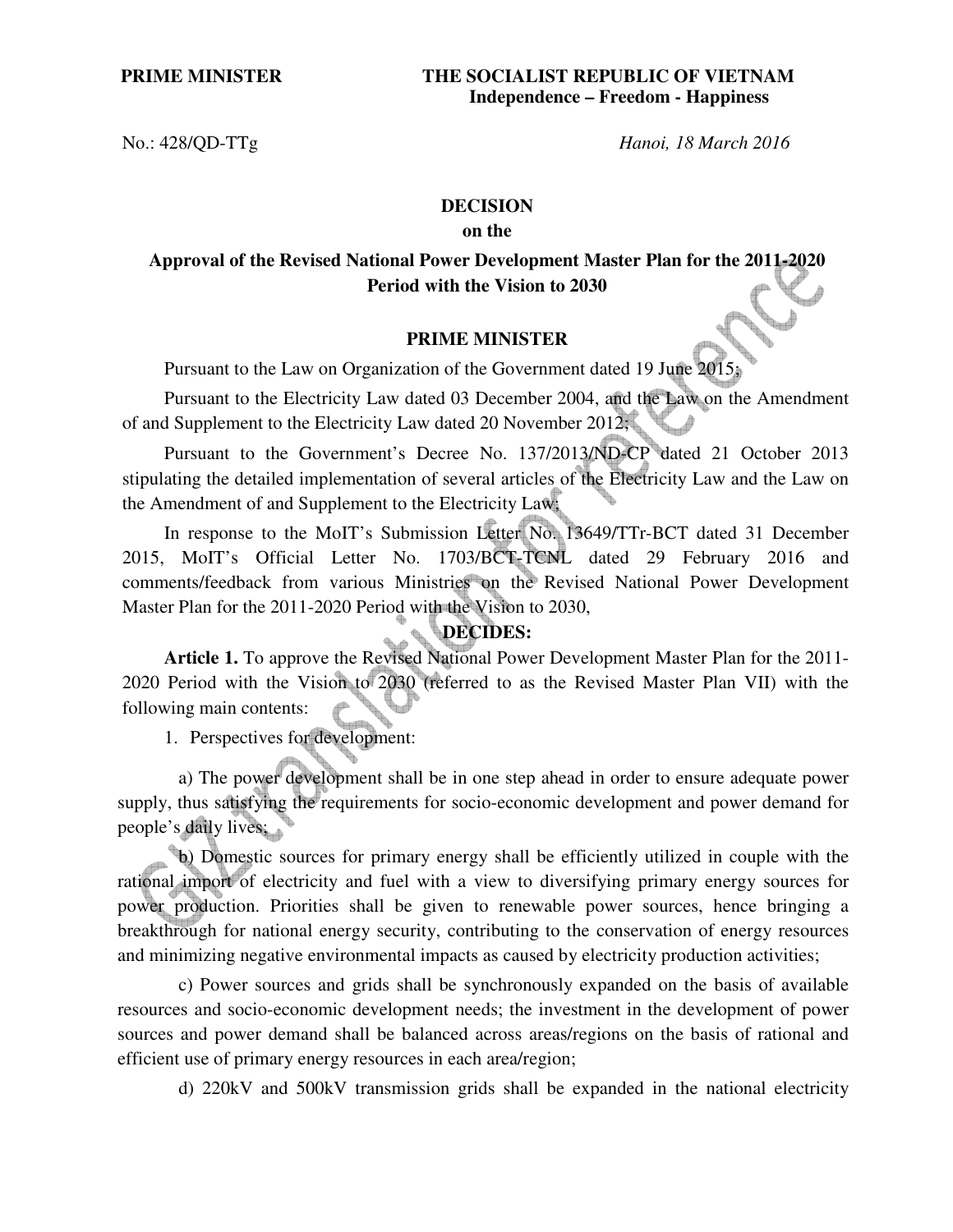system to guarantee the power transmission from power centers to load centers in safe, reliable and cost-saving manners; at the same time, small-scale renewable power sources shall be established and connected to distribution grid(s), thus contributing to reduced power losses;

 dd) The quality of electricity shall be gradually improved for provision of better electricity services. The electricity sale prices shall be driven by the market mechanism, aiming at encouraging investments in the development of electricity sector; and electricity conservation and efficiency shall be promoted;

 e) The competitive electricity market shall be established in accordance with the approved roadmap so as to diversify various methods of electricity investment and trading. The State shall only maintain its monopoly of electricity transmission grid(s) in order to ensure the national energy security.

- 2. Objectives
- a) General objectives:

 Mobilize all national and international resources for power development to ensure adequate power supply with increasing quality and reasonable electricity price for the country's socio-economic development; utilize primary energy sources for electricity production in diverse and efficient manners; promote the exploitation and use of renewable sources for electricity production, and steadily increase the proportion of renewable electricity for the purpose of reduced dependence on imported coal-fired electricity thus contributing to national energy security, climate change mitigation, environmental protection and sustainable socio-economic development; formulate and promote the smart electricity system which can integrate a high RE proportion.

# b) Specific objectives:

- Provide adequate electricity for domestic demands hence addressing the country's socioeconomic development objectives with average GDP growth of approx. 7.0%/year in the period 2016-2030:

+ Commercial electricity: approx. 235-245 billion kWh in 2020; approx. 352-379 billion kWh in 2025; approx. 506-559 billion kWh in 2030;

+ Electricity to be produced and imported: approx. 265-278 billion kWh in 2020; approx. 400-431 billion kWh in 2025, and approx. 572-632 billion kWh in 2030;

- Prioritize the exploitation of renewable sources for electricity production; increase the share of electricity produced from these sources (excluding large- and medium-scale and pumpedstorage hydropower) to 7% in 2020 and over 10% in 2030.

- Establish an electricity grid system which is operationally flexible and highly automated from transmission to distribution stages; set up fully- and semi-automated transformer stations for higher labor productivity in the electricity sector.

- Accelerate the electrification program in rural and mountainous areas, ensuring that most of rural households will have access to and utilize electricity by 2020.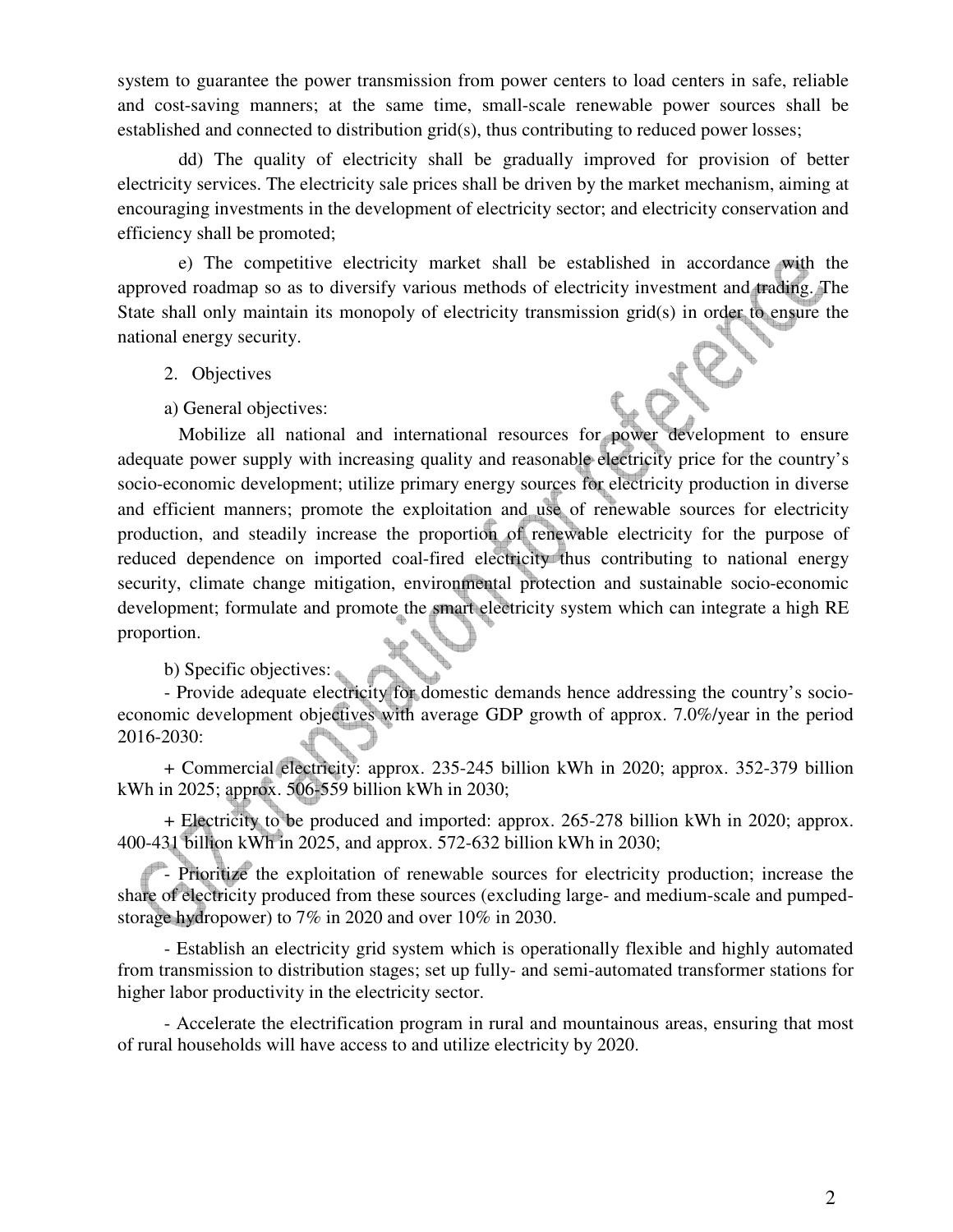3. National Power Development Master Plan

a) Master plan for the development of power sources:

- Development orientations:

+ Ensure the balanced capacity of power sources in each region: northern, central and southern, ensuring the reliability of electricity supply in each regional electricity system so as to reduce losses of transmissions, share the electricity yield and efficiently exploit hydropower plants in rainy and dry seasons.

+ Rationally develop regional power centers together with the expansion of small- and medium-scale power sources in various areas/regions nationwide, aiming to ensure reliable electricity supply on site and reduce losses in the national electricity system as well as to guarantee the economics of projects, thus contributing to the socio-economic development in each region and the whole country.

+ Exploit new power sources in couple with intensive investment and technological renovation in operating power plants; respect environmental standards; and apply modern technologies to new power plants.

+ Diversify forms of investment in the development of power sources in order to strengthen competition and improve economic efficiency.

- Master plan for the development of power sources

+ Accelerate the expansion of renewable power sources (hydro, wind, solar, biomass power, etc.), and gradually increase the share of renewable electricity in the structure of power sources.

. Prioritized development of hydropower sources, especially multi-purpose projects (for flood control, water supply, electricity production); carrying out research studies on putting pumped-storage hydropower plants into operation in conformity with the development of national electricity system, aiming to improve the operational efficiency of the system. The total capacity of hydropower sources (including small and medium, and pumped-storage hydropower) shall increase from less than 17,000 MW at present to approx. 21,600 MW in 2020, approx. 24,600 MW in 2025 (1,200 MW for pumped-storage hydropower) and approx. 27,800 MW in 2030 (2,400 MW for pumped-storage hydropower). The electricity produced from hydropower sources shall account for approx. 29.5% in 2020, approx. 20.5% in 2025 and approx. 15.5% in 2030.

. Bringing the total wind power capacity from current 140 MW to approx. 800 MW in 2020, approx. 2,000 MW in 2025 and approx. 6,000 MW in 2030. The wind power shall make up approx. 0.8 % in 2020, approx. 1% in 2025 and approx. 2.1% in 2030.

. Development of biomass power sources: applying cogeneration method in sugar mills and food/foodstuff processing plants; co-combustion of biomass and coal in coal-fired power plants; electricity generation from solid wastes, etc. The share of electricity produced from biomass sources shall reach approx.  $1\%$  in 2020, approx.  $1.2\%$  in 2025 and approx.  $2.1\%$  in 2030.

. Accelerated development of solar power, including large ground-mounted and small rooftop systems: Bringing the total solar power capacity from the current negligible level up to approx. 850 MW in 2020, approx. 4,000 MW in 2025 and approx. 12,000 MW in 2030. The share of solar power sources shall account for approx. 0.5% in 2020, approx.1.6% in 2025 and approx. 3.3% in 2030.

+ Develop a rational number of thermal power plants in consistency with the supply and distribution of fuel sources: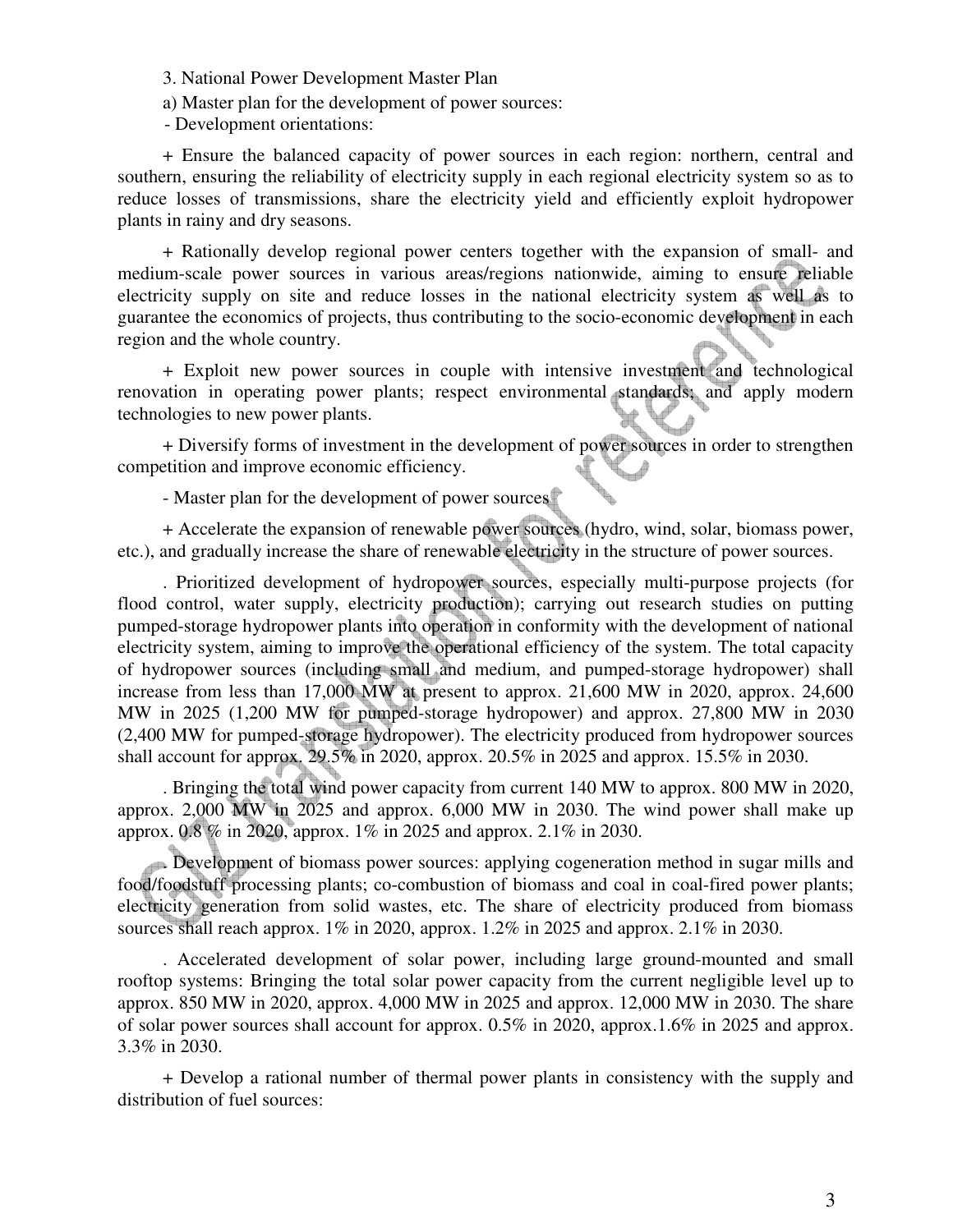. Thermal power plants using natural gas and liquefied natural gas (LNG): In 2020, the total capacity shall be approx. 9,000 MW, generating about 44 billion kWh of electricity and accounting for 16.6% of electricity production; in 2025, the total capacity shall be approx. 15,000 MW, generating about 76 billion kWh of electricity and accounting for 19% of electricity production; in 2030, the total capacity shall be approx. 19,000 MW, generating about 96 billion kWh of electricity and accounting for 16.8% of electricity production.

For South East Region: Ensuring a stable gas supply for power plants in: Phú Mỹ, Bà Rịa and Nhơn Trạch.

For South West Region: from 2020, urgently bringing ashore gas from Block B for power plants in the power centers of Kiên Giang and Ô Môn with a total capacity of approx. 4,500 MW.

For Central Region: It is expected that power plants shall be developed after 2020 with a total capacity of approx. 3,000 MW - 4,000 MW, consuming approx. 3.0 to 4.0 billion  $m^3$  gas per year.

The LNG-imported storage/port system shall be established in Sơn Mỹ (Bình Thuận Province) to supply more gas to the power centers of Phú Mỹ and Nhơn Trạch in the context of declining natural gas in South East Region; options shall be considered for additional gas supply to the power centers of Cà Mau and Ô Môn via the gas pipeline linking gas systems in South East and South West Regions.

. Coal-fired thermal power: Maximum exploitation of domestic coal resources shall be ensured for the development of thermal power plants, with priorities given to the use of domestic coal by Northern thermal power plants. In 2020, the total capacity shall be approx. 26,000 MW, generating about 131 billion kWh of electricity (i.e. about 49.3% of electricity produced) and consuming approx. 63 million tons of coal; in 2025, the total capacity shall be approx. 47,600 MW, generating about 220 billion kWh of electricity (i.e. about 55% of electricity produced) and consuming approx. 95 million tons of coal; in 2030, the total capacity shall be approx. 55,300 MW, generating about 304 billion kWh (i.e. about 53.2% of electricity produced) and consuming approx. 129 million tons of coal. Due to limited source of domestic coal, it shall be needed to build up some imported coal-fired thermal power plants in power centers of Duyên Hải, Long Phú, Sông Hậu, Long An, etc.

+ Develop nuclear power plants so as to ensure future stable power supply when domestic primary energy sources become depleted: Put the first nuclear power generation unit into operation in 2028; in 2030, the nuclear power capacity shall reach 4,600 MW, generating about 32.5 billion kWh i.e. 5.7% of electricity production.

+ Electricity export/import: Perform efficient power exchanges with regional countries, ensuring the interests of parties involved, strengthening exchanges for better electricity system safety, and fostering import activities in hydropower-potential regions, primarily South East Asian (ASEAN) and Great Mekong sub-region (GMS) countries.

- Structure of power sources:
- + In 2020:

. The total capacity of power plants shall be approx. 60,000 MW, of which: approx. 30.1% for large, medium and pumped storage hydropower, approx. 42.7% for coal-fired thermal power; 14.9% for gas-fired thermal power (including LNG); 9.9% for renewable sources (including small hydropower, wind power, solar power, biomass power); and 2.4% for imported power.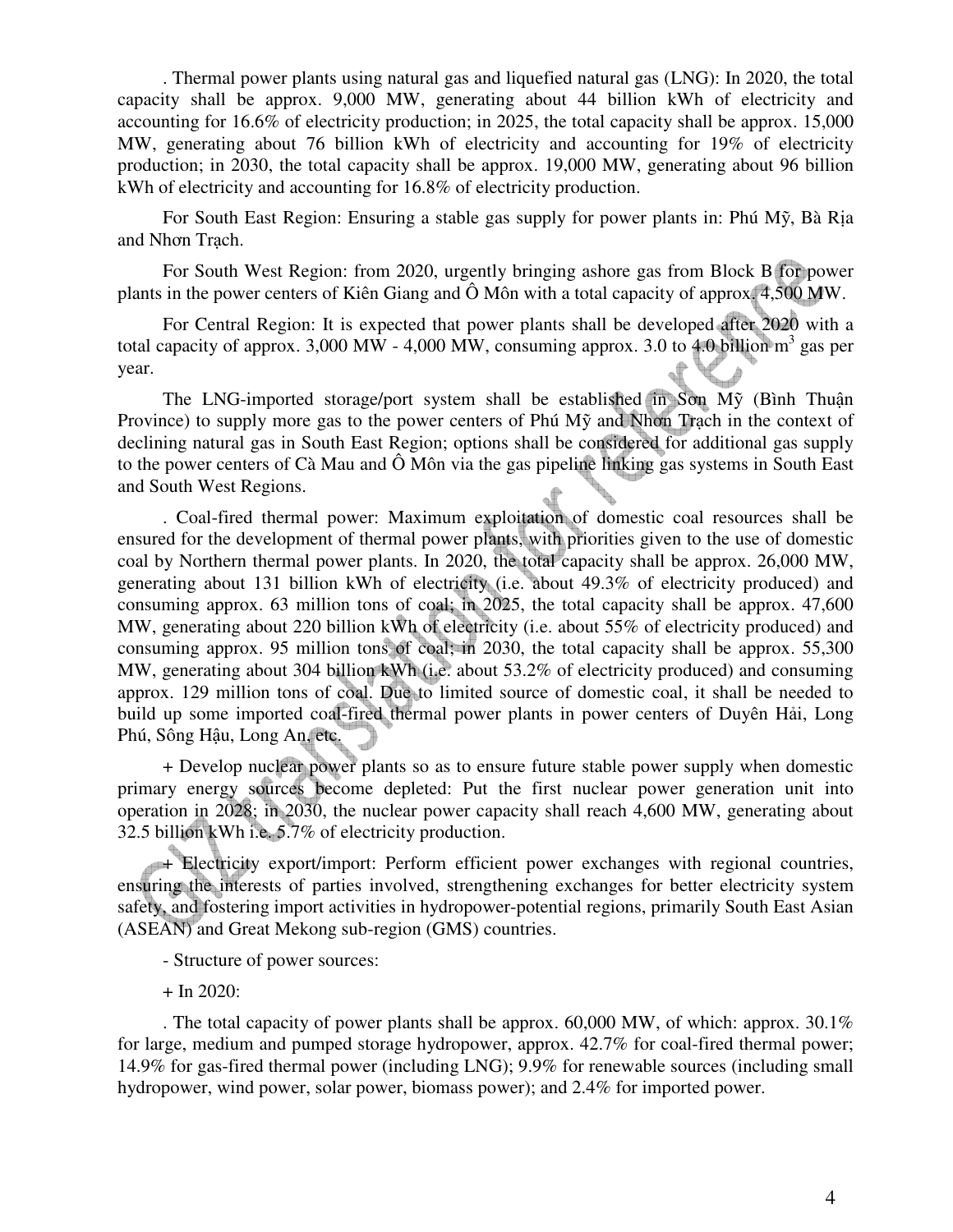. The electricity to be produced and imported shall be about 265 billion kWh, of which: approx. 25.2% for large, medium and pumped storage hydropower; approx. 49.3% for coal-fired thermal power; 16.6% for gas-fired thermal power (including LNG); 6.5% for renewable sources (including small hydropower, wind power, solar power, biomass power); and 2.4% for imported power.

### $+$  In 2025:

. The total capacity of power plants shall be approx. 96,500 MW, of which: approx. 21.1% for large, medium and pumped storage hydropower, approx. 49.3% for coal-fired thermal power; 15.6% for gas-fired thermal power (including LNG); 12.5% for renewable sources (including small hydropower, wind power, solar power, biomass power); and 1.5% for imported power.

. The electricity to be produced and imported shall be about 400 billion kWh, of which: approx. 17.4% for large, medium and pumped storage hydropower; approx. 55% for coal-fired thermal power; 19.1% for gas-fired thermal power (including LNG); 6.9% for renewable sources (including small hydropower, wind power, solar power, biomass power); and 1.6% for imported power.

 $+$  In 2030:

. The total capacity of power plants shall be approx.  $129,500$  MW, of which: approx.  $16.9\%$ for large, medium and pumped storage hydropower, approx. 42.6% for coal-fired thermal power; 14.7% for gas-fired thermal power (including LNG); 21% for renewable sources (including small hydropower, wind power, solar power, biomass power); 3.6% for nuclear power; and 1.2% for imported power.

. The electricity to be produced and imported shall be about 572 billion kWh, of which: approx. 12.4% for large, medium and pumped storage hydropower; approx. 53.2% for coal-fired thermal power; 16.8% for gas-fired thermal power (including LNG); 10.7% for renewable sources (including small hydropower, wind power, solar power, biomass power); 5.7% for nuclear power; and 1.2% for imported power.

The list and commissioning schedule of power source projects can be found in Appendix I to this Decision.

b) Master plan for the development of power grids:

- Development orientations:

+ Establish and upgrade power grids, and steadily satisfy technical standards as set for the transmission grid; by 2020, the transmission grid shall reach the reliability standard N-1 for key equipment items and meet quality standards as stipulated in legal regulations.

+ Address overload/congestion incidents and low voltage quality of the transmission grid; ensure the higher-reliable power supply to load centers.

+ The 500kV transmission grid shall be built for electricity transmission from large power centers to load centers, ensuring on-going connections among regional power systems and power exchanges with other countries in the region.

+ The 220 kV transmission grid shall be constructed using the double-circuit structure; transformer stations in heavy-load density areas shall be properly designed for flexible operations. Considerations shall be taken into the construction of GIS, 220/22 kV, underground and fullyautomated transformer stations in load centers. The smart grid technologies shall be applied in the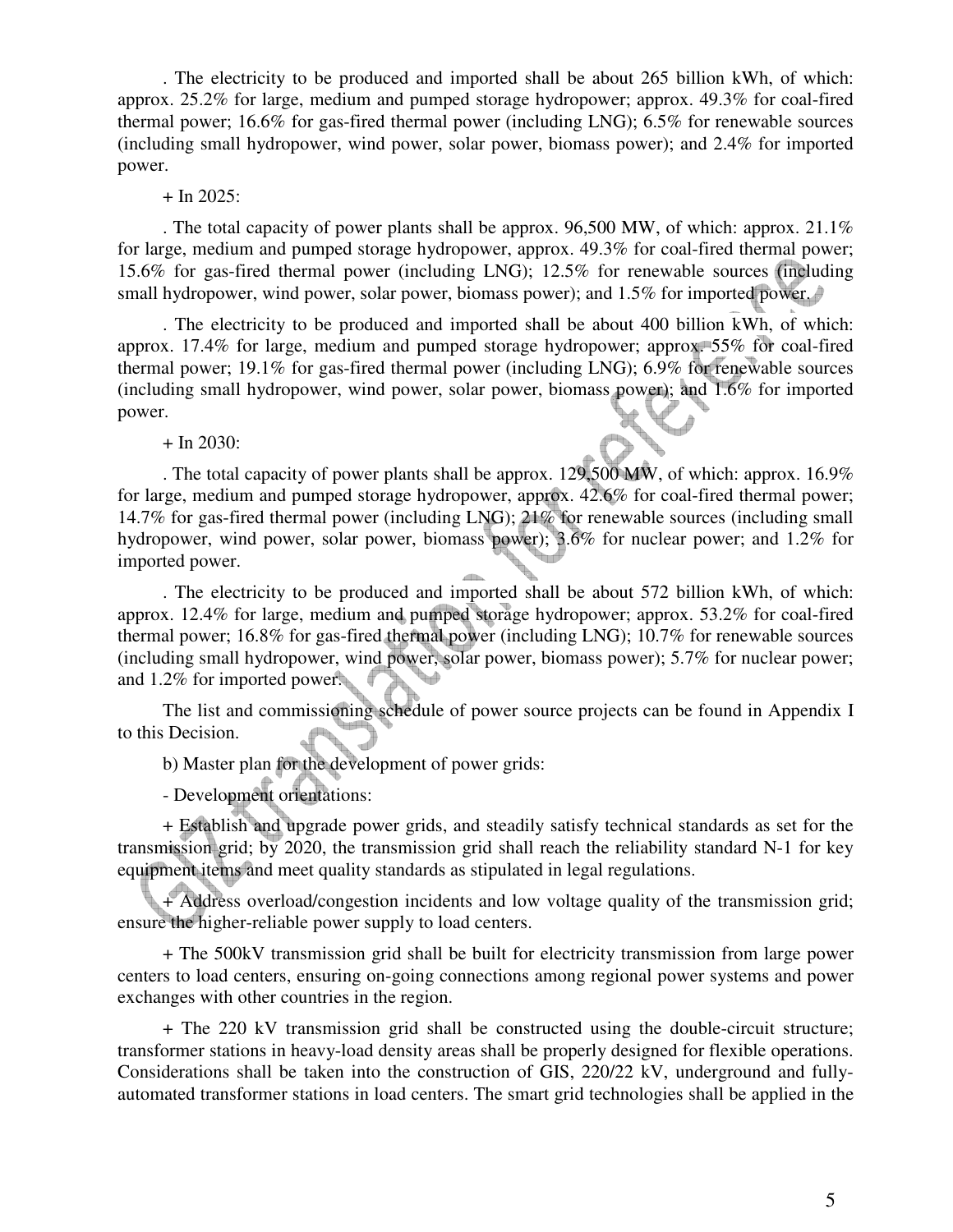power transmission process.

- The quantity of transmission grids to be built by each phase can be found the Table 1 below:

| Item            | Unit       | $2016 - 2020$ | $2021 - 2025$ | $2026 - 2030$ |
|-----------------|------------|---------------|---------------|---------------|
| 500 kV stations | <b>MVA</b> | 26,700        | 26,400        | 23,550        |
| 220 kV stations | <b>MVA</b> | 34,966        | 33,888        | 32,750        |
| 500 kV lines    | km         | 2,746         | 3,592         | 3,714         |
| 220 kV lines    | km         | 7,488         | 4,076         | 3,435         |

Table 1. Quantity of transmission grids to be built up to 2030

- Key grid projects for 2016 – 2020, of which the proper progress shall be made to ensure the required power supply to southern provinces, shall include:

+ 500 kV projects: Project for Upgrading 500 kV Capacitors across the entire 500 kV North-Central-South Line; Project for Constructing 500 kV lines, namely: Vĩnh Tân - Rẽ Sông Mây - Tân Uyên, Duyên Hải - Mỹ Tho - Đức Hòa, Long Phú - Ô Môn, and Sông Hậu - Đức Hòa; Project for Building Pleiku 2 500 kV Transformer Station (to be operational in 2016).

+ 220 kV projects: Hà Tĩnh - Đà Nẵng Project (to be operational in 2017); Bình Long - Tây Ninh Project (2016 - 2017); Vĩnh Tân - Tháp Chàm - Nha Trang Project và Vĩnh Tân - Phan Thiết - Hàm Tân - Tân Thành Project.

The list and schedule of transmission grids projects, which are to be upgraded and invested, can be found in Appendix II to this Decision.

c) Grid connectivity with regional countries:

- Continue the collaborative research and grid interconnections with ASEAN and GMS countries.

- Ensure the grid connectivity with Laos by utilizing the 220 kV lines for electricity import from hydropower plants in Southern and Central Laos.

- Sustain the grid connectivity with Cambodia via current 220 kV lines; investigate the possibility of strengthened grid connectivity between Vietnam and Cambodia via bilateral and multilateral cooperation programs.

- Maintain the power trading between Vietnam and China at the current voltage levels of 220 kV and 110 kV; seek for solutions to non-synchronous interconnections among power systems via DC-AC transformer stations. Keep on considering the possibility of power exchanges with China via the 500 kV interconnected grid.

d) Power supply to rural and mountainous areas, and islands:

Carry on the implementation of the Program for power supply to rural and mountainous areas, and islands as stipulated in the Prime Minister's approved Decision; supply power from the national grid in couple with from renewable sources to rural and mountainous areas, and islands; make sure that most of rural households shall have electricity by 2020.

dd) Funding requirements: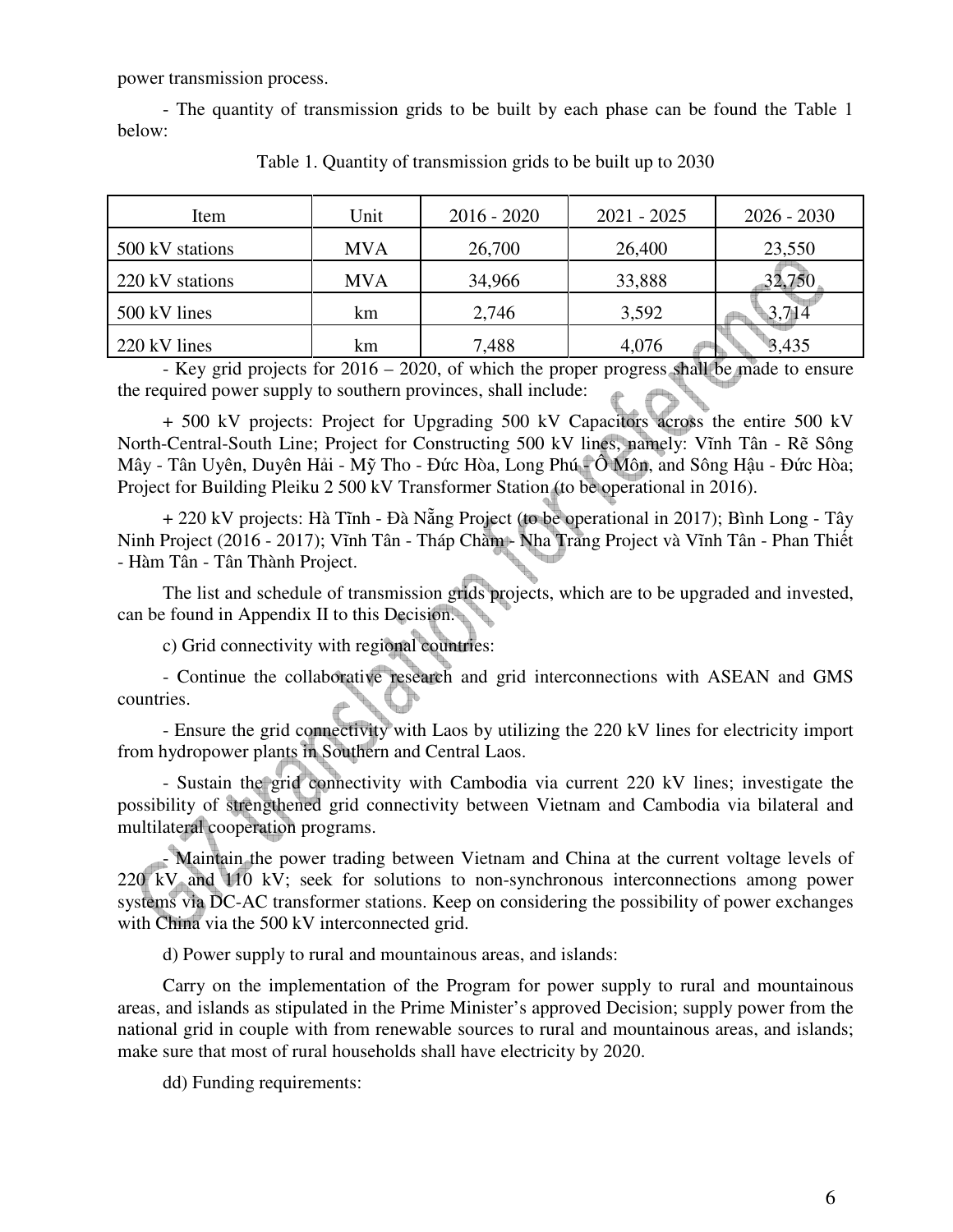The total investment in power sources and grid expansion (excluding BOT-driven power sources) in 2016 - 2030 period shall be approx. VND 3,206,652 billion (USD 148 billion equivalent), divided by phase as follows:

- 2016 - 2020 period: approx. VND 858,660 billion (nearly USD 40 billion equivalent, USD 7.9 billion/year on average), of which 75% for power sources and 25% for grid development.

- 2021 – 2030 period: approx. VND 2,347,989 billion (USD 108 billion equivalent, over USD 10.8 billion/year on average), of which 74% for power sources and 26% for grid development.

4. Solutions to master plan implementation

a) Solutions to national energy security:

- The Electricity of Vietnam (EVN), Vietnam Oil and Gas (PVN) and Vietnam Coal - Mineral Corporation (Vinacomin) shall take key responsibilities for the development of power sources. The National Power Transmission Corporation shall be responsible for national transmission grid development.

- Diversify fuel and primary energy sources, which are to be supplied for electricity production.

- Take relevant measures for higher share of renewable power sources: Establish mechanisms, policies and legal documents embedded with proper incentives to accelerate the development of renewable power sources, emphasizing on support price mechanisms for projects using wind, solar, biomass, geothermal energy, etc.

- Strictly carry out the nuclear power development plan in compliance with legal provisions and ensure the fulfillment of topmost objectives, which are safety and efficiency. Coordinate with other countries and international organizations to speed up the use of nuclear energy; gradually master relevant technologies and develop nuclear power for peace purposes.

- Put financial incentives into practice and expand international cooperation for the purposes of strengthened exploration/surveys, improved reserves and exploitability of coal, natural gas and renewable energies, and guaranteed fuel/energy supply security for electricity production.

- Actively seek for the replacement of gas sources which shall be declined and depleted in the near future. Accelerate the negotiations with relevant countries and come up with stable and long-term contracts for imported coal supply to thermal power plants.

- Concentrate on the establishment of regionally-based coal transhipment ports for optimal costs of coal imports; accelerate the surveys/negotiations on stable and long-term coal/LNG import opportunities, which are to ensure secure fuel supply to power plants.

b) Solutions to investment capital generation for power sector development:

- Enhance the equitization of power generation corporations/companies which are under the management of EVN, PVN and Vinacomin.

- Gradually improve the financial mobilization capacity among power sector's enterprises with the following strategies: strengthen their efficiency/performance; guarantee their capital accumulation; ensure the equity ratio which satisfies the requirements by national and international financial institutions; and come up to the point when their self-accumulated capital shall be the main funding source for power projects.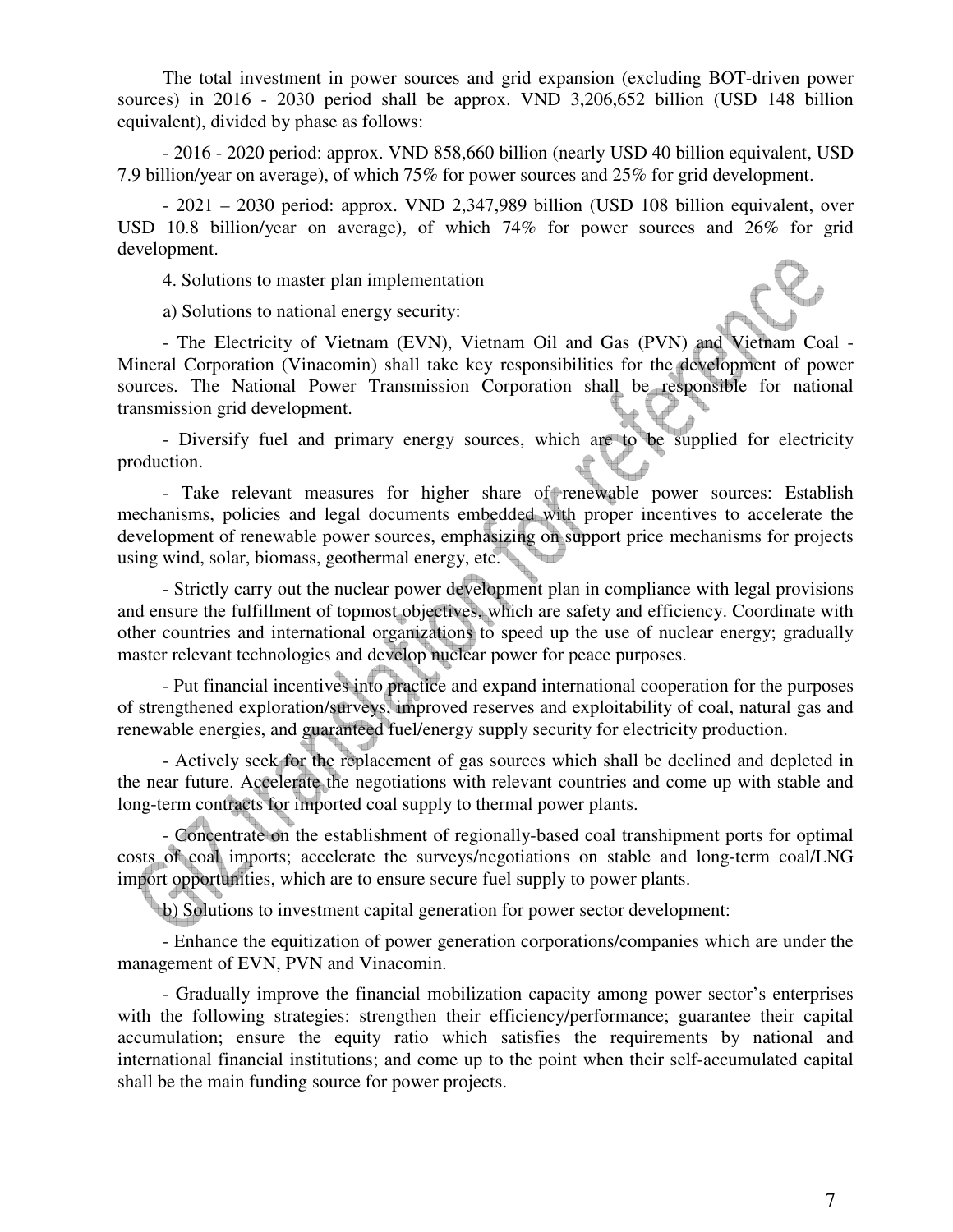- Establish the power sector's financially-credible corporations/companies, which shall bring about the reduced capital-raising costs for power projects and no dependence on the Government's guarantee by way of self-funding activities.

- Mobilize more funds by issuing bonds in domestic and overseas markets to finance power projects and take measures for turning domestic savings into investment capital for infrastructure items. In the initial phase, the State shall guarantee the issuance of bonds for key/urgent power projects.

- Encourage domestic and foreign joint ventures in order to attract domestic and foreign investors who shall take part in the development of power projects, and construction of coalimport transhipment ports and infrastructure items for LNG development projects.

- Go ahead with the equitization of the power sector's SOEs in which the State's 100% capital ownership shall not be needed.

- Attract more foreign direct investment (FDI) capital for the development of power projects. Give priorities to FDI projects, which can perform settlements in local currency or in barter without government's guarantees required.

- Bring together more foreign capital sources, including: preferential and non-preferential ODA, foreign commercial loans, etc. for the development of power projects.

c) Solutions to electricity price:

- Apply the State-regulated market electricity price, ensuring the harmony between the State's political, economic and social objectives, and production/business and financial autonomy goals as set for the power sector's enterprises. The price level should be high enough to promote the power development, create an attractive environment for investments and encourage the competition in the production, transmission, distribution, retail and use of electricity.

- The electricity price should ensure cost recovery and reasonable profits (for reproduction/expansion investments) so that the financial autonomy shall be sustained among the power sector's enterprises.

- Continue to improve the current electricity tariff according to the following directions:

+ The electricity selling price shall be adjusted according to the fluctuations of fuel price, exchange rate, structure of power generation output and market price.

+ The cross-subsidy mechanism shall be gradually removed among different consumer categories and regions; seasonal and regional tariffs shall be considered and put in place.

<sup>+</sup> Two additional components shall be incorporated in the electricity tariff, namely capacity price and power price which shall be initially applied to large customers.

- The electricity selling price should take into account the typical regional and population characteristics of borders, islands, rural/mountain areas, etc., in couple with regulated price/tax subsidies which are necessary to narrow the gaps on electricity benefits, socio-economic development and urbanization among regions and population segments, between mountainous and delta areas, as well as between rural and urban areas.

- The electricity price shall be gradually adjusted to reach the long-term marginal cost of the power system, ensuring the power sector's sustainable development and fulfillment of its investment needs for system development.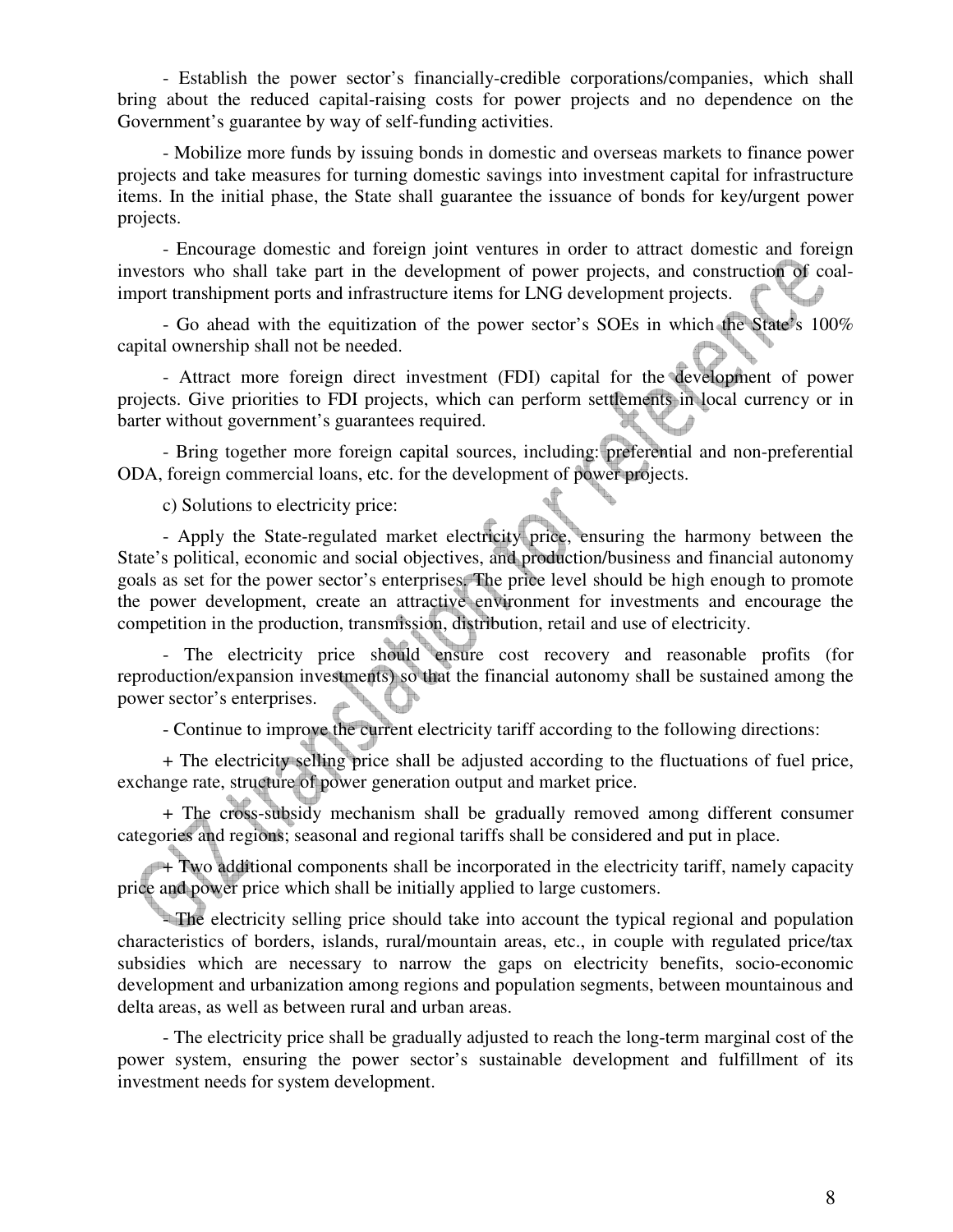- The electricity pricing should target on energy conservation, no extravagance of nonrenewable energy sources, rational use of energy, domestic energy use and less dependence on imported energy.

d) Solutions to renovated organization/management and improved efficiency of electricity activities:

- Investigate and put in place suitable models for power sector management, aiming at higher labor productivity, fast-track investment in power projects and higher reliability of power system operations.

- Perform the sector restructuring for steady development of a healthy competitive electricity market, based on guaranteed electricity supply security, reduced costs, improved efficiency of electricity production/business activities; turn on the price signals in open and transparent manner in order to attract investment and maintain the sector's sustainable development.

dd) Solutions to environmental protection:

- Realize various legal regulations on the project-related environmental impact assessment and (master) plan-related strategic environmental assessment.

- Enhance/consolidate environmental management organization by the State management agencies for environment and businesses operating in the power sector.

- Make use of the ash/slag produced by coal-fired thermal power plants for building material manufacturing and other industries in order to reduce, in accordance with regulations, the waste disposal areas in these plants.

- Properly perform the monitoring, observation, measurement and management of environmental indicators; inspect/check the implementation of environmental protection regulations by the power sector's enterprises.

- Effectively carry out electricity efficiency programs and improve the performance of production, transmission, distribution and electricity utilization.

- Ensure the coordination between power development and environmental protection:

+ The State shall introduce investment/tax support policies to encourage the development of various energy forms, which bring minimum impacts and contribute to improving the environment: new and renewable energies; utilization of agricultural/forestry residues and municipal wastes for electricity generation, etc.

+ Strict management of power generation technology from the environment perspective. The selected technologies must be advanced, good-performing and environmentally safe.

- Establish financial regulations on the power sector-related environment, and properly/adequately incorporate environment costs into the electricity investment/final price.

- Encourage large energy producers/energy-intensive enterprises to enhance their cooperation in Clean Development Mechanism (CDM) with various countries, in forms of: development of new and renewable energy sources; improved energy efficiency and development of energy conservation projects.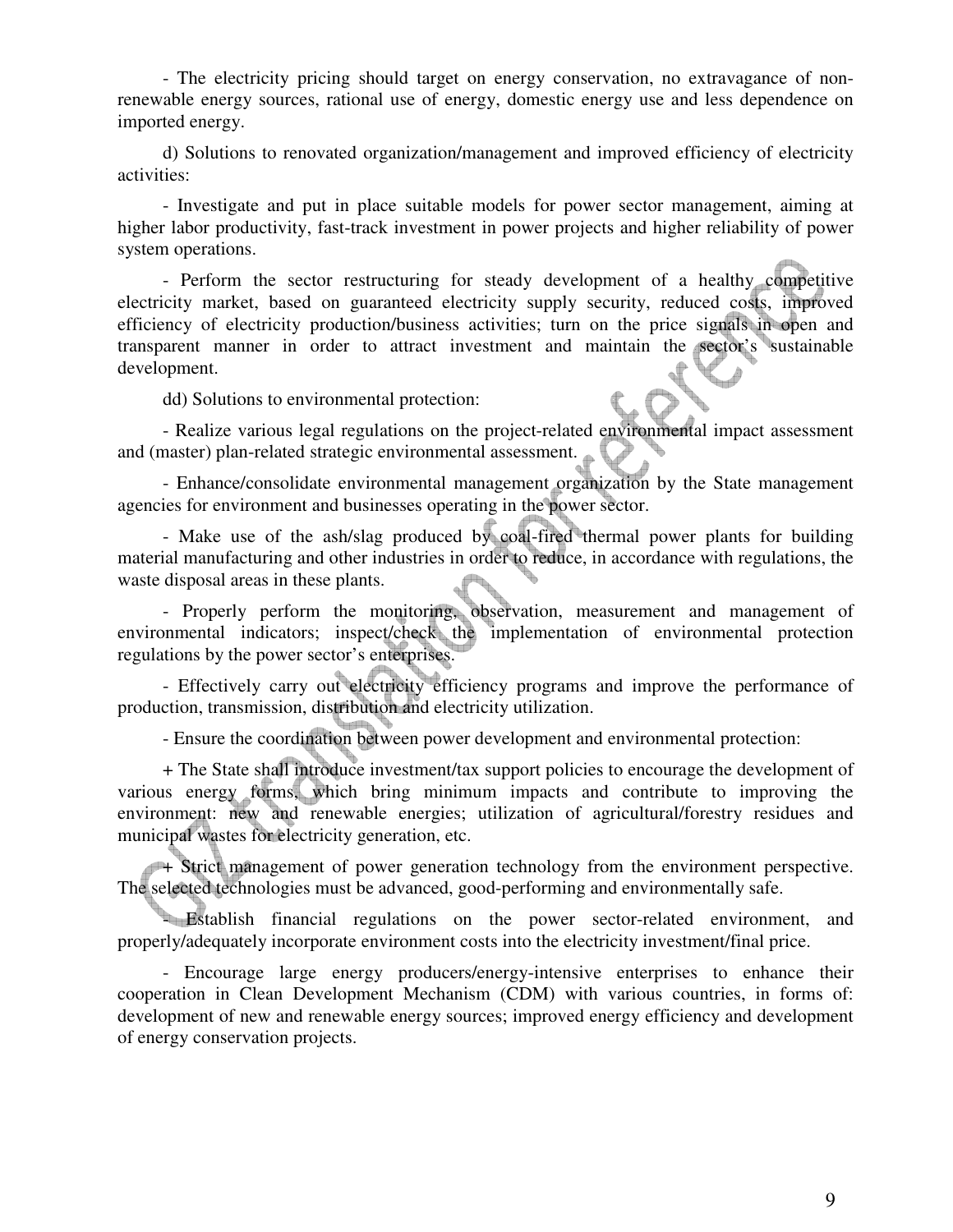e) Solutions to and policies for scientific-technological development:

- Optimize, modernize and renovate electrical technology/equipment for energy development in the immediate and long term.

- Work out appropriate models and roadmaps for power-source technologies and grids, ensuring stable development and suitability for Vietnam's conditions in terms of resource potential, investment capacity, reasonable price and environmental protection.

- Newly-constructed power projects shall be required to apply modern technologies, which are suitable for Vietnam's economic conditions; gradually upgrade and refurbish existing facilities to ensure the fulfillment of technical, economic and environmental standards.

- Combine the application of new/modern technologies and calibration/improvement of existing technologies for the purpose of higher performance and energy savings.

- Encourage the application of new technologies in thermal power plants: combustion chamber, fluidized bed, supercritical/post-supercritical steam parameters, combined gas turbine cycle; and advanced waste treatment technologies, etc. for higher performance, environmental protection and smaller area for ash/slag disposal sites.

- Refurbish, upgrade and modernize the electricity transmission and distribution grids for reduced losses and guaranteed safety/reliability.

- Modernize the system for dispatch, operation, communication, control and automation for the purpose of national grid dispatches and regional connectivity.

- Gradually take measures for volunteer and mandatory technological/equipment innovation by power-intensive industries (steel, cement, chemical industries); limited and upcoming banned import of used/low-performing equipment in power production and use.

g) Solutions to human resource development:

- For activities: Set up electricity-specialized training institutions and seek to establish some institutions of international standards; and design standardized training programs for specialized disciplines. **Total Co** 

- Put emphasis on for key industries in the areas of electricity production, transmission and distribution. Focus on training of technical workers and skilled professional staff who are capable of understanding and mastering the use of technical devices and modern technologies. Organize the training and re-training of technical workers and managers, and steadily bring training quality up to regional and international levels.

- Renovate human resource training program(s) for the power sector, diversify forms of training and ensure the concerted training and real practice; concentrate on staff recruitment and sending scientists/managers for overseas training programs in key areas. Provide additional and pioneer training for sub-sectors, which are still encountering problems of lacking and underqualified staff, especially nuclear power and new energy sub-sectors. Introduce appropriate incentive mechanisms for attracting high-quality human resources.

- Reorganize the production model in rational and logical manner, and ensure effective labor use and better labor productivity.

h) Establishment and development of electrical engineering and localization:

- Enhance the investment in and diversification of capital sources, and attract foreign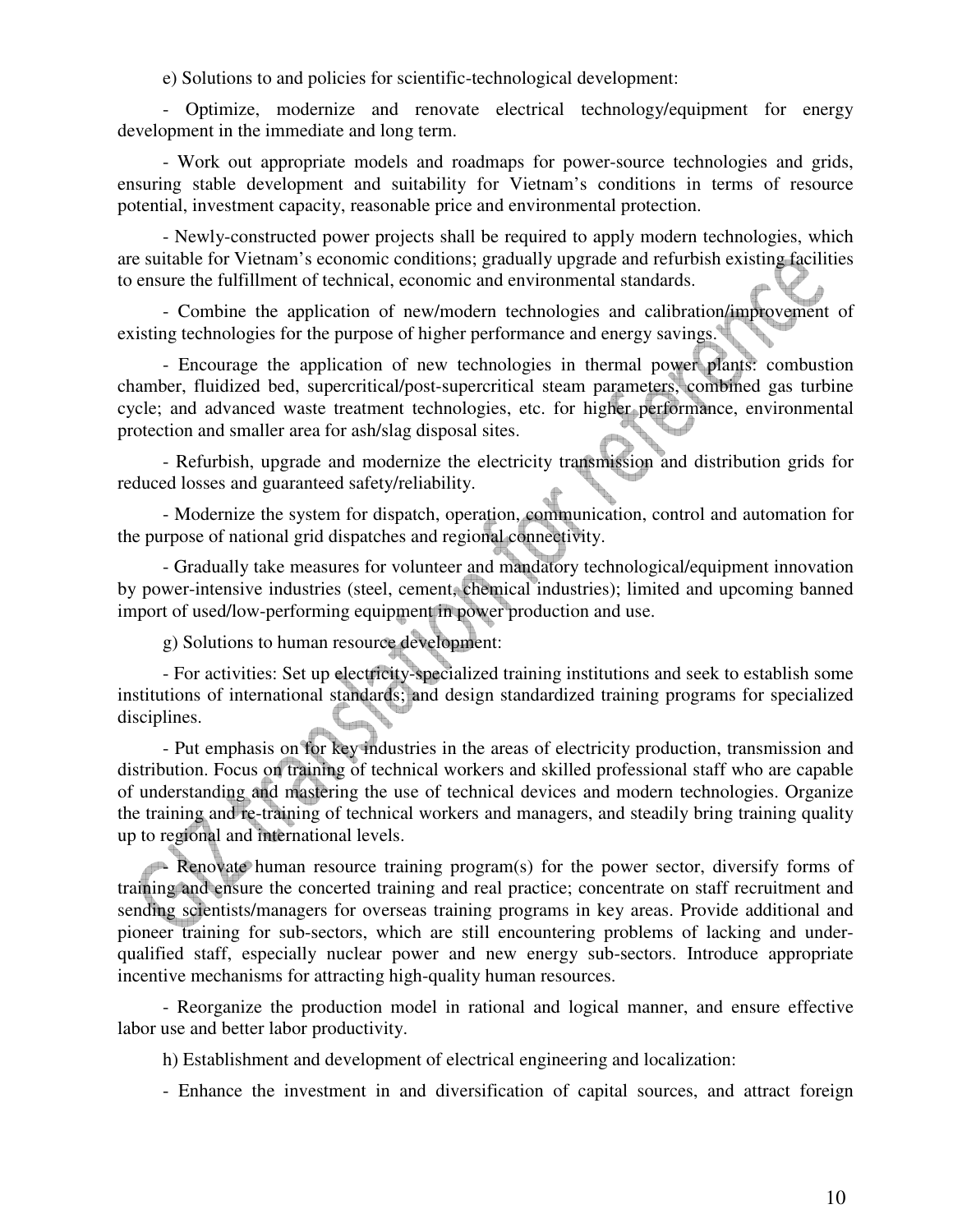participation in the research, design and manufacture of electrical equipment and spare parts. The producers of electrical equipment and spare parts shall strive to bring their products up to international standards.

- Formulate several complexes of research, design and manufacture of electrical equipment with mechanical manufacturing plants as key players.

- Establish modern repair/maintenance centers, which shall be capable of performing electrical equipment repair/inspection.

- Modernize the existing electrical engineering plants, expand joint ventures, construct new plants and establish the electrical equipment manufacturing zones.

i) Solutions to electricity efficiency and conservation:

- Strengthen the propaganda, dissemination and implementation of the Law on Energy Efficiency and Conservation to ensure the improved efficiency of energy in general and electricity in particular in business/production and consumption among households.

- Carry out extensively and improve the efficiency of the National Target Program for Energy Efficiency and Conservation, which targets on commercial electricity savings of more than 10% of total power consumption for 2016 - 2020 period.

**Article 2.** Responsibilities of line Ministries, localities and relevant agencies:

1. The Ministry of Industry and Trade shall:

1. The Ministry of Industry and Trade shall:<br>a) Provide periodic directions/inspections, and monitor investors/contractors and other relevant units with regard to the good progress and effectiveness of projects as approved in this Decision; report for the Prime Minister's consideration and measures for the delayed projects, which may bring substantial impacts on electricity supply.

b) Closely monitor the electricity supply-demand and implementation schedule of power source and grid projects in order to either make decisions on the adjusted schedule of those projects that are included in the approved (master) plans or review and report for the Prime Minister's approval of incorporating new projects into the approved (master) plans or remove unnecessary projects from the approved (master) plans in accordance with the actual requirements of socio-economic development in each period.

c) Provide guidance on the formulation, evaluation and approval of site and detailed planning for coal- and gas-fired thermal power centers, hydropower projects and terraced hydropower systems so as to call for the participation of domestic and foreign investors. Give instructions on the development and import of natural gas, LNG and coal for power generation, industrial production and other needs.

d) Provide guidance on the establishment of coal transshipment ports and LNG-related infrastructure system, and review proposed solutions to mobilizing domestic and foreign private investment in these projects.

dd) Take lead and coordinate with relevant line Ministries and localities in formulating and finalizing incentive mechanisms/policies for investments in the development of renewable energy projects.

e) Take lead and coordinate with relevant line Ministries in negotiations/agreements on Vietnam's cooperation, power exchanges with neighboring countries and participation in the power connectivity system among GMS countries.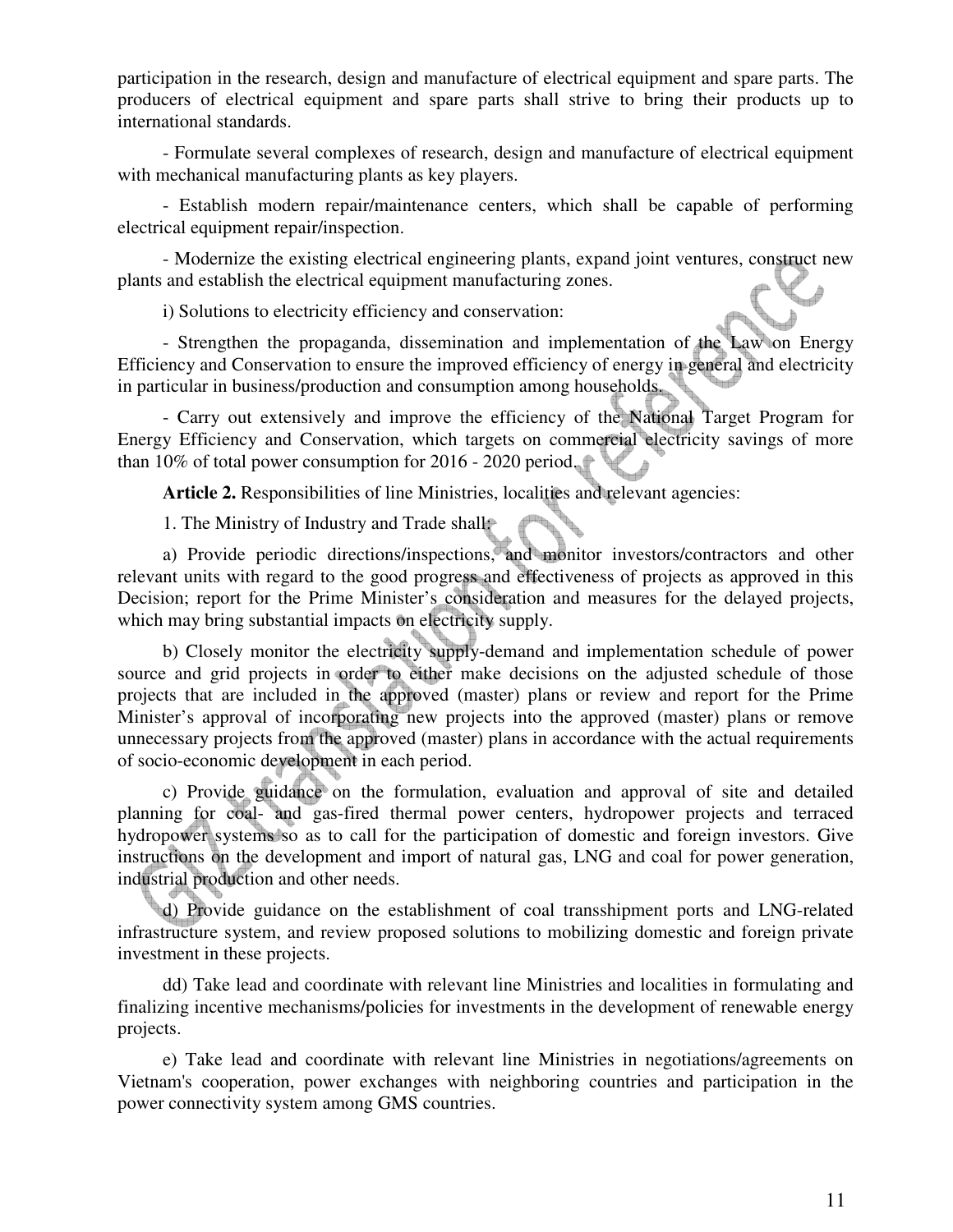g) Give directions and push localities/investors for proper implementation of projects for power source development and grids (including rural electric grids) in accordance with the approved plan and schedule.

h) Promote the formulation and completion of necessary conditions (legal, technical infrastructure etc.) for the development of the wholesale and retail electricity market as stipulated in the approved roadmap.

i) Provide instructions on the domestic research/manufacturing of equipment items for coalfired thermal, nuclear and hydro power projects.

k) Review and promulgate the regulations on imported coal categories and technologies applicable to coal-fired thermal power plants, thus ensuring the fulfillment of environmental standards and reduced  $CO<sub>2</sub>$  emissions.

l) Take lead and coordinate with relevant line Ministries in carrying out the 2016-2020 Program for Energy Efficiency.

m) Work with the People's Committees of provinces and centrally-run cities to reach agreements on the land fund for power projects, making sure the proper progress of these projects as indicated in the approved plan.

n) Continue with addressing various issues on: short-circuit in the electrical system; strengthened transmission grid connectivity using AC or DC transmission methods; N-1 criterion applicable to the transmission grid and proposed coverage of N-2 criterion; and enhance the angle, frequency and voltage stability of the national electrical system.

o) Promulgate the mechanism for delayed power projects.

p) Take lead in the review/proposed amendment of legal normative documents and authorization/decentralization mechanisms, and subsequent submission for the Prime Minister's decision thus facilitating the proper progress of power projects.

q) Review the trends for grid interconnections with other regional countries on the basis of higher power system reliability.

r) Organize the planning of power centers of Long An, Tân Phước and Bạc Liêu, and confirm the feasibility and necessity of power plants in these power centers.

2. The Ministry of Planning and Investment shall: develop mechanisms/policies for investment mobilization and rational use of ODA sources to facilitate the synchronous, rational, logical and sustainable development of the electricity sector.

3. The Ministry of Finance shall: take lead and coordinate with relevant line Ministries in establishing the mechanisms for investment capital mobilization for power development hence fully addressing, in timely manner, the electricity needs of the entire society in accordance with the approved Revised Master Plan VII.

4. The State Bank of Vietnam shall: provide domestic commercial banks with its guidance on the capital balance and possible loans to be granted for power project investors according to project-specific actual requirements, thus ensuring the fulfillment of the power sector's sustainable development targets.

5. The Electricity of Vietnam shall:

a) Take its key role in sustaining the stable/safe power supply for socio-economic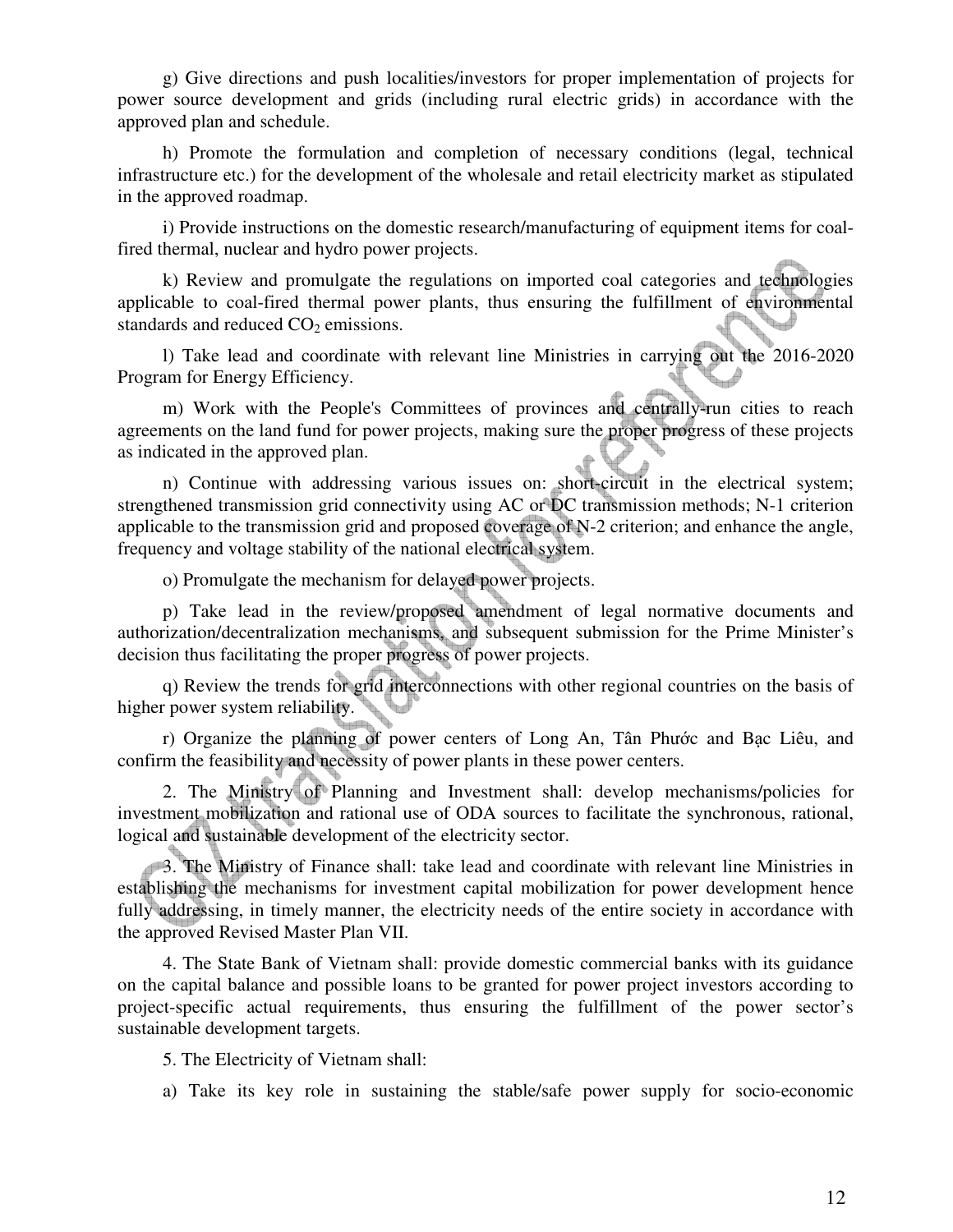development cause. Carry out power source projects according to the assigned tasks; make investment in the development of synchronized power grid projects for better investment efficiency.

b) Take measures for further reduced power losses; and the electricity conservation programs in production and consumption activities.

c) Continue with better labor productivity, aiming to optimize costs in the process of electricity generation, transmission, distribution and trading.

d) For some key grid projects, ask the investors to perform the corridor demarcation as long as the project feasibility study report has been approved.

6. Vietnam Petroleum Cooperation shall:

a) Take lead in reviewing the plans for gas exploitation in Blue Whale and Block B Reserves and for rational and efficient LNG import; and report to the Ministry of Industry and Trade for consideration and subsequent submission to the Prime Minister. Make investments in power source projects according to the assigned tasks.

b) Coordinate with domestic and foreign private investors in the construction of LNGimport infrastructure.

7. Vietnam Coal - Mineral Corporation shall:

a) Take its key role in the coal supply from domestic and imported sources for power generation and other needs of the national economy. Make investments in power source projects according to the assigned tasks.

b) Coordinate with domestic and foreign private investors in the construction of LNG- coal transshipment ports.

8. The People's Committees of provinces and centrally-run cities shall:

a) Take lead in and closely coordinate with the investors in site clearance, compensation, immigration and resettlement for power source and grid projects as regulated.

b) Update and incorporate the land funds for approved power projects in the land-use planning, and disclose this information.

c) Consolidate the land management to avoid disputes/complaints which may cause prolonged confirmation of land origin, inventory, compensation plan preparation/approval, site hand-over to the investors for works construction; accelerate the schedule of surveys, preparation of unit prices and approval of compensation unit prices, thus ensuring the compensation plan approval progress and compensation payment to households.

d) Provide the relevant units with timely regulations and guidance; put in place strict penalties in case of deliberate construction/extension of houses and architectural items, treeplanting in the approved corridor for compensation purpose or refusal to compensation payment as indicated in the approved plan.

**Article 3.** This Decision shall take effect from the date of signature and replace the Prime Minister's Decision No. 1208/QD-TTg dated 21 July 2011 approving the National Power Development Master Plan for the 2011-2020 Period with the Vision to 2030.

**Article 4.** Ministers, Heads of Minister-level agencies, Heads of Government-dependent